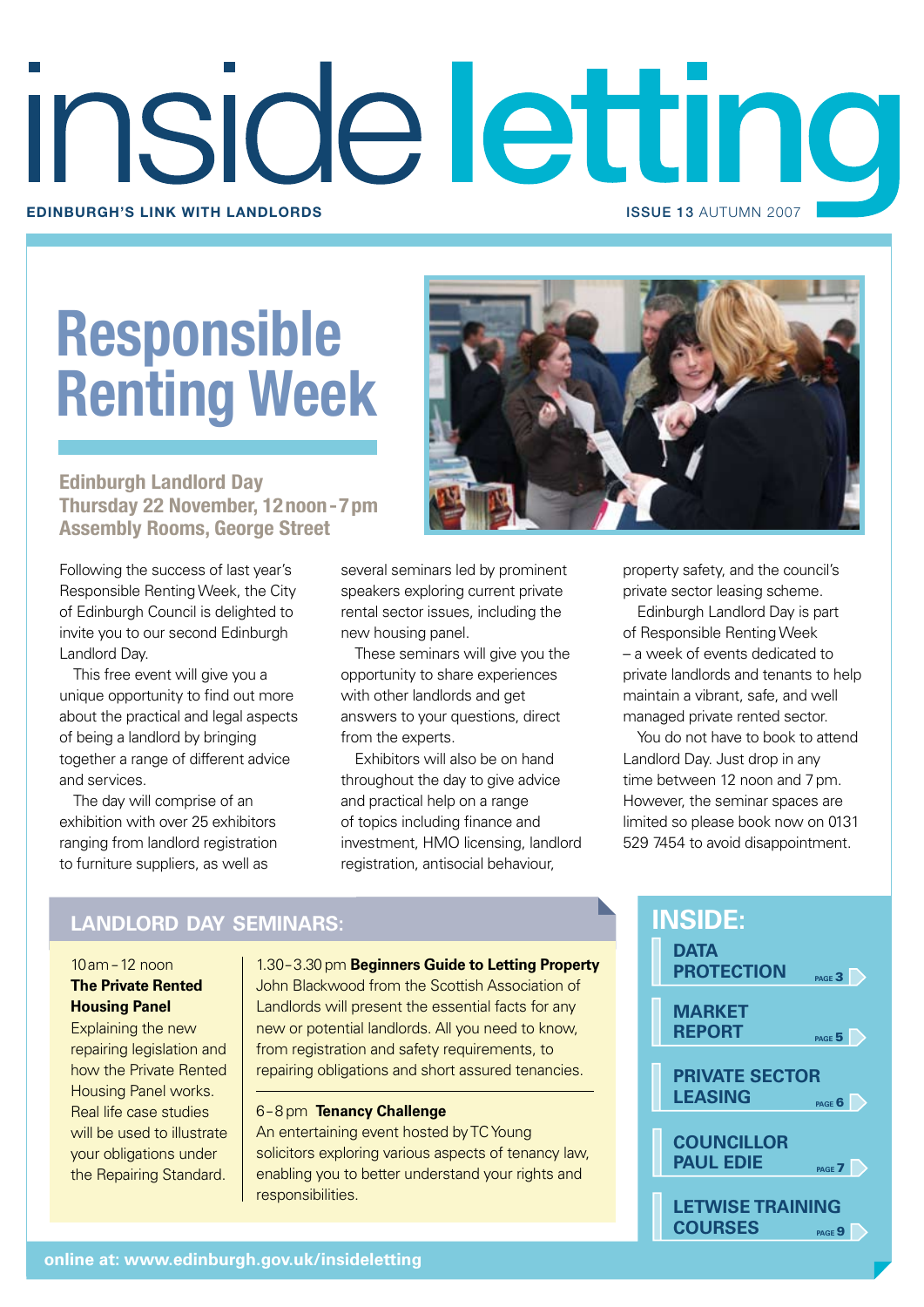# **welcome**

As always, this edition brings up to date news and information on issues affecting you as a landlord or letting agent. We have exclusive market statistics from Citylets, and Councillor Paul Edie (Executive Member for Health, Housing and Social Care) tells us why he believes the private rented sector is so important in Edinburgh.

 We also have guidance on the new Repairing Standard and Private Rented Housing Panel. These legal changes will affect you, so if you've not been to a Law of Repairs session in a while, book a place today – and keep an eye out for further updates on the letwise website.

# to your autumn 2007 edition of Inside Letting

The approach of Responsible Renting Week 2007 highlights how lively and dynamic the lettings industry is. We will be showcasing a wide variety of services offering advice and practical solutions for all your business needs at Edinburgh Landlord Day on 22 November 2007. We welcome landlords old and new, as well as those who might be thinking about taking the plunge into the private rented market.

 We look forward to meeting you at the Assembly Rooms, George Street on 22 November.



# **Up to standard?**

**As you may be aware, the Repairing Standard came into force on 3 September 2007**.

This is the most recent part of the Housing (Scotland) Act 2006 to be introduced, extending the statutory obligations of a private landlord to repair homes for lease. Rented property must now meet the repairing standard before it is let and at all times during the tenancy. The standard applies to existing tenancies as well as new ones.

 If a tenant believes that the property does not meet the repairing standard and that the landlord is not seeking to address the issues, they can apply to the Private Rented Housing Panel (PRHP) for the case to be considered.

 To comply with the new duties, you (or someone acting for you) will have to inspect the property to make sure it meets the standard. At the start of the tenancy (or earlier) you must tell tenants about the Repairing Standard and the Private Rented Housing Panel.

**Lindsay Souter Editor**

 A letter is available for download on the letwise website that landlords and letting agents can use to tell tenants of the new legislation.

**More information about the Repairing Standard can be found at www.prhpscotland.gov.uk**

# SMOKE DETECTORS

The Repairing Standard requires that landlords must make sure that the property they rent out has "satisfactory provision for detecting and giving warning of fires."

 To meet the standard there has to be at least one working smoke alarm on each floor of a property. Any new smoke alarms installed must now be mains wired. Existing smoke alarms can be either mains or battery powered, but if they break they will need to be

replaced with a mains wired alarm. In the case of HMO property, this part of the Repairing Standard will only be met when the more stringent HMO smoke alarm conditions are met. Within Edinburgh, as with many alterations, you are likely to need a Building Warrant to fit a mains powered smoke alarm. Contact our Building Standards department for more information. Always seek advice before carrying out any building work.

### **A residential property meets the repairing standard if -**

- $\blacksquare$  it is wind/water tight and reasonably fit for human habitation
- $\blacksquare$  the structure and exterior (including drains, gutters and external pipes) are in a reasonable state of repair and in proper working order
- $\blacksquare$  the water, electricity and/or gas supplies and the installations for sanitation, space heating, and water heating are in a reasonable state of repair and in proper working order
- $\blacksquare$  any fixtures, fittings and appliances provided are in a reasonable state of repair and in proper working order
- any furnishings provided are fit for purpose
- $\blacksquare$  the property has a satisfactory smoke/fire alarm

Building Standards, Corporate Property and Contingency Planning, City Development Waverley Court, Business Unit G3, 4 East Market Street, Edinburgh EH8 8BG Tel: 0131 529 7826 (Central) Tel: 0131 529 4655 (South) Tel: 0131 529 4644 (North)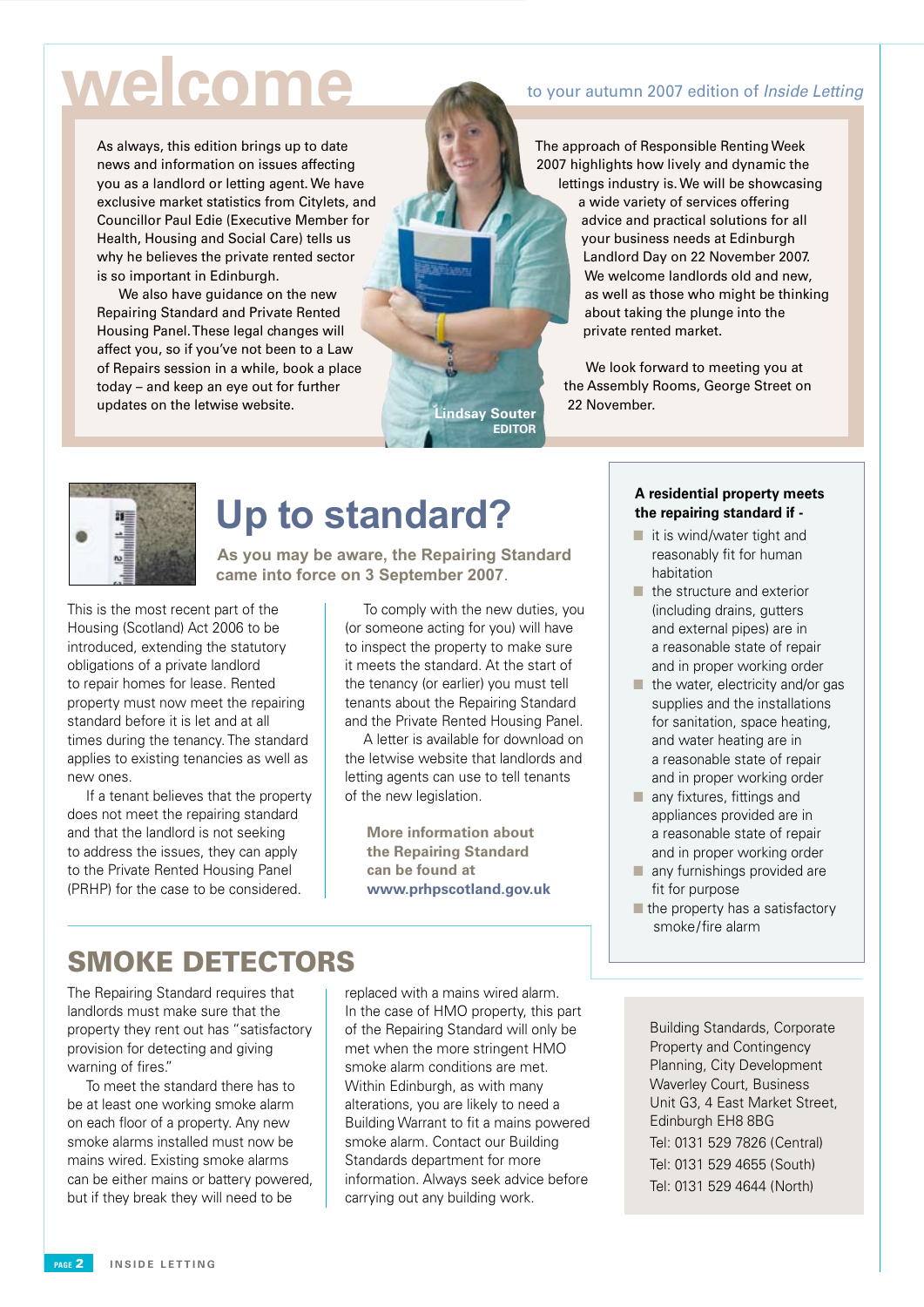# **DATA PROTECTION good practice**

You may not realise it, but as a landlord or letting agent you hold personal data relating to your tenants, meaning that you have obligations under the Data Protection Act 1998.

Under the Act, landlords and agents must make it clear to tenants when their information may be given out. Personal information includes any information that can be used to identify a specific person; such as their name or date of birth. Information should not be kept if it is no longer necessary for business purposes.

The Act does not stop landlords or agents from releasing personal information where they have a legal obligation to do so. For example, under the Housing (Scotland) Act 1987, a tenant is entitled to be given the name and address of their landlord. Tax and benefits administrators can also ask agents for details of landlords, tenants, rents and property.

# **Who else can you give data to 'in good faith'?**

**Utility companies:** you have a legitimate interest in making sure that utility charges are paid for by those responsible.

**References**: as long as it is made clear to the tenant who references will be passed to, agents and landlords can share information. letwise have a tenant reference mandate for this purpose which you can use – by signing the mandate the tenant gives you permission to give and share references. However, you cannot force tenants to sign by making it a condition of the tenancy.

**Emergency tradesmen**: contact details can be given to tradesmen in order to carry out emergency repairs.

**Debt collection**: landlords may provide the tenants' details to a tracing agent or debt-collection company to help recover money owed to them (e.g. rent arrears). Tenants should be made aware of this when they sign the tenancy agreement.

**The police:** the Data Protection Act, 1984, allows the police to ask for information if they are making enquiries for the purposes of the prevention or detection of crime, or for the apprehension or prosecution of offenders.

If you want to pass on personal information under any other circumstances, think carefully. Giving out your tenants' details to parties other than those above, or under different conditions, may put you in breach of the Data Protection Act.

# **Good practice checklist**

Consider the following points to help make sure you are giving out the information fairly:

- $\blacksquare$  is the information you want to give out personal information?
- $\blacksquare$  are you legally obliged to give out the information?
- $\blacksquare$  have you told the tenants that you may give out this information, and under what circumstances?
- $\blacksquare$  who are you giving the information to and why do they want it? Are you sure of the identity of callers arranging repairs or asking about rent accounts?
- $\blacksquare$  is it really necessary to give out the information?

**For an example of a data protection clause for use in a residential tenancy agreement, contact letwise or your own solicitor.**

**For more information about data protection, contact the Information Commissioners Office e-mail: mail@ico.gsi.gov.uk website: www.ico.gov.uk phone: 01625 545745**

#### Inside Letting is published by The City of Edinburgh Council. Please contact:

Lindsay Souter The City of Edinburgh Council Chesser House, 500 Gorgie Road Edinburgh EH11 3YJ Tel: 0131 529 7454

# **NEWS IN BRIEF**

# **Private Housing Strategy Consultation**

The City of Edinburgh Council has recently completed consultation on its draft Private Housing Strategy for 2007 - 2017.

The opportunities for the private rented market form a large part of the strategy. With a growing population, this is one section of the housing market that can be used to provide high quality accommodation to meet the needs of a range of the city's residents.



A list of options for improving both the quality and supply of private rented housing in Edinburgh has been drawn up to help us get to where we want to be in ten years time.

Throughout the consultation period we sought feedback from a range of partners and stakeholders with an interest in the private rented market, from landlords and letting agents through to student representatives and other community groups. This input has been vital in finalising the strategy.

If you would like a copy of the draft strategy or would like more information please contact:

Gillian Campbell Private Housing Strategy Manager phone: 0131 529 2252 e-mail: Lookingafteryourhome@ edinburgh.gov.uk

# ALL RIGHTS RESERVED. MATERIAL CONTAINED IN<br>THIS PUBLICATION MAY NOT BE REPRODUCED, IN<br>WHOLE OR IN PART, WITHOUT PRIOR PERMISSION<br>OF THE CITY OF EDINBURGH COUNCIL (OR OTHER<br>COPYRIGHT OWNERS). WHILST EVERY EFFORT IS<br>MADE TO letwise **EDINBVRGH**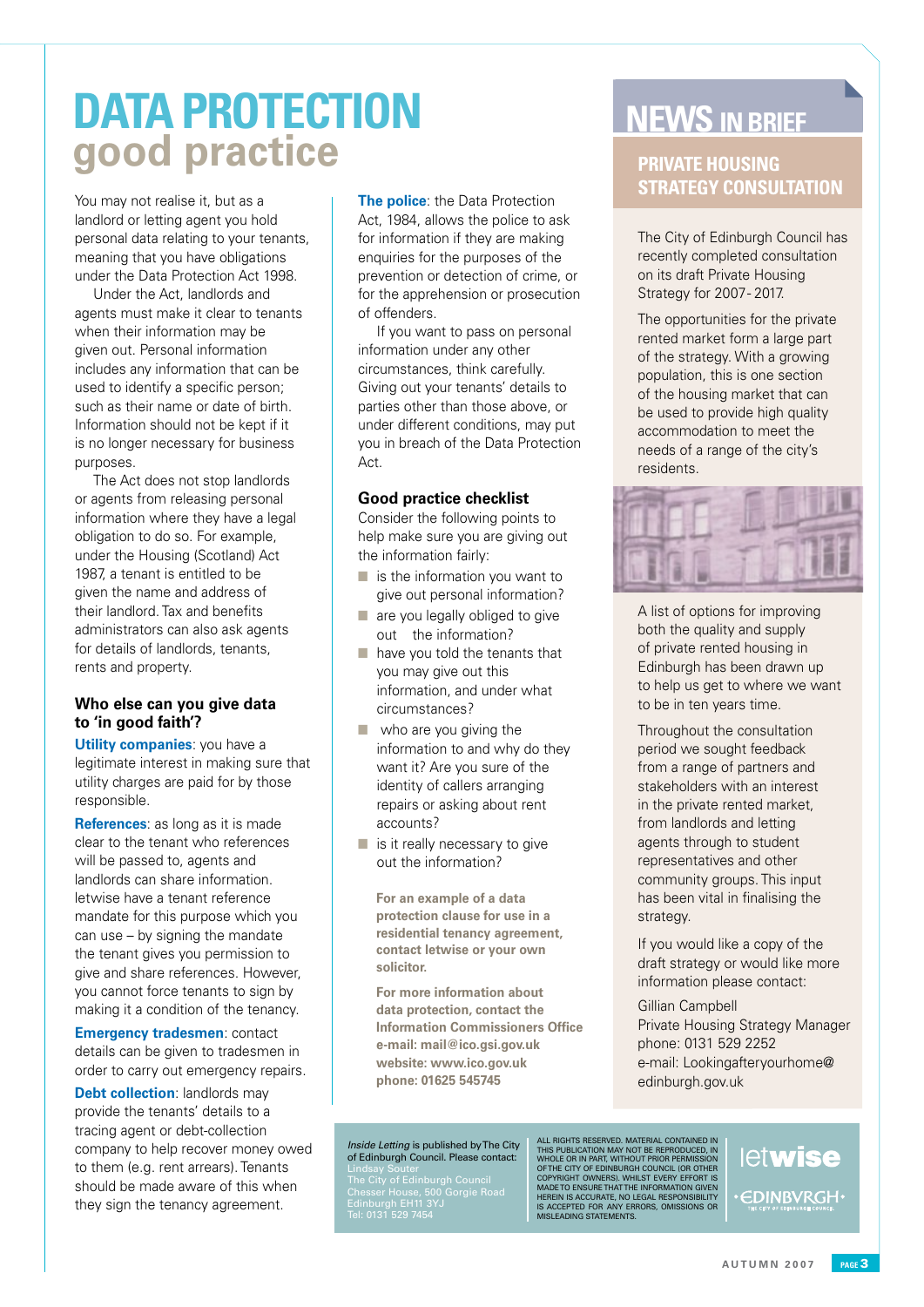

**What happens to your tenants when a property is repossessed? CASE NOTES:** 



# **With rising interest rates, statistics show that property repossessions by mortgage lenders were up by 30% acrossthe UK inthe first half of 2007.**

Many landlords will have mortgages (or to use the correct Scottish legal term "standard securities") over the properties which they let.

In most situations, tenants will not be aware of these securities but it is important to remember that they still have rights. The ending of a mortgage over a rented property does not necessarily mean that the tenancy comes immediately to an end.

The Conveyancing and Feudal Reform (Scotland) Act 1970 defines a set of standard conditions which apply to all securities covered by it. The standard conditions allow a lender to recover possession of the house in certain circumstances, usually involving mortgage arrears.

Other conditions prevent the borrower (landlord) from letting the property without the written consent of the creditor. In many situations the landlord does not seek consent, and lets the house to tenants without telling the lender.

If the property you intend to let is subject to a mortgage, then before letting out that property you must:

- $\blacksquare$  obtain written permission from the lender to rent out the property
- $\blacksquare$  serve the tenant with a notice indicating that the property is subject to a mortgage and that a specific eviction ground may apply (Ground 2 of the Housing (Scotland) Act 1988).

This means that if the lender has started repossession proceedings, the landlord can seek to end the tenancy by serving notice, using Ground 2 as a mandatory ground for recovery. Once the property has been repossessed, the lender would issue any notices, using Ground 2 if they want the property to be vacant in order to sell it on.

If a lender seeks to recover the property from the landlord, a court action will be raised. In most cases the tenant will be unaware of such action. However, any decree granted in that action could have the apparent effect of allowing the lender to evict the tenant. If the procedure set out above has been followed, then it is likely that the court action against the landlord will also be effective against the tenant.

However, the most common situation is where the tenancy has been created without formal permission from the lender. The lender will be unaware of the existence of the tenancy. In this situation the legal position is that the tenancy agreement is valid but the lender can seek to end it at any time. This means that the tenancy agreement remains in force until the lender takes legal action to have the tenancy "reduced" (i.e. legally cancelled). The lender could also raise an action for recovery using Ground 2. The lender would have the right to do this as the tenancy has been granted in contravention of standard conditions.

Until that action is taken, the tenant will be able to remain within the property. In one instance a tenant successfully obtained an interdict preventing a lender from enforcing a repossession order.

**If you feel that your finances are getting out of control, don't ignore the issue. You should seek independent financial advice, or alternatively, you can get help from the Citizens Advice Bureau or the Advice Shop on South Bridge.**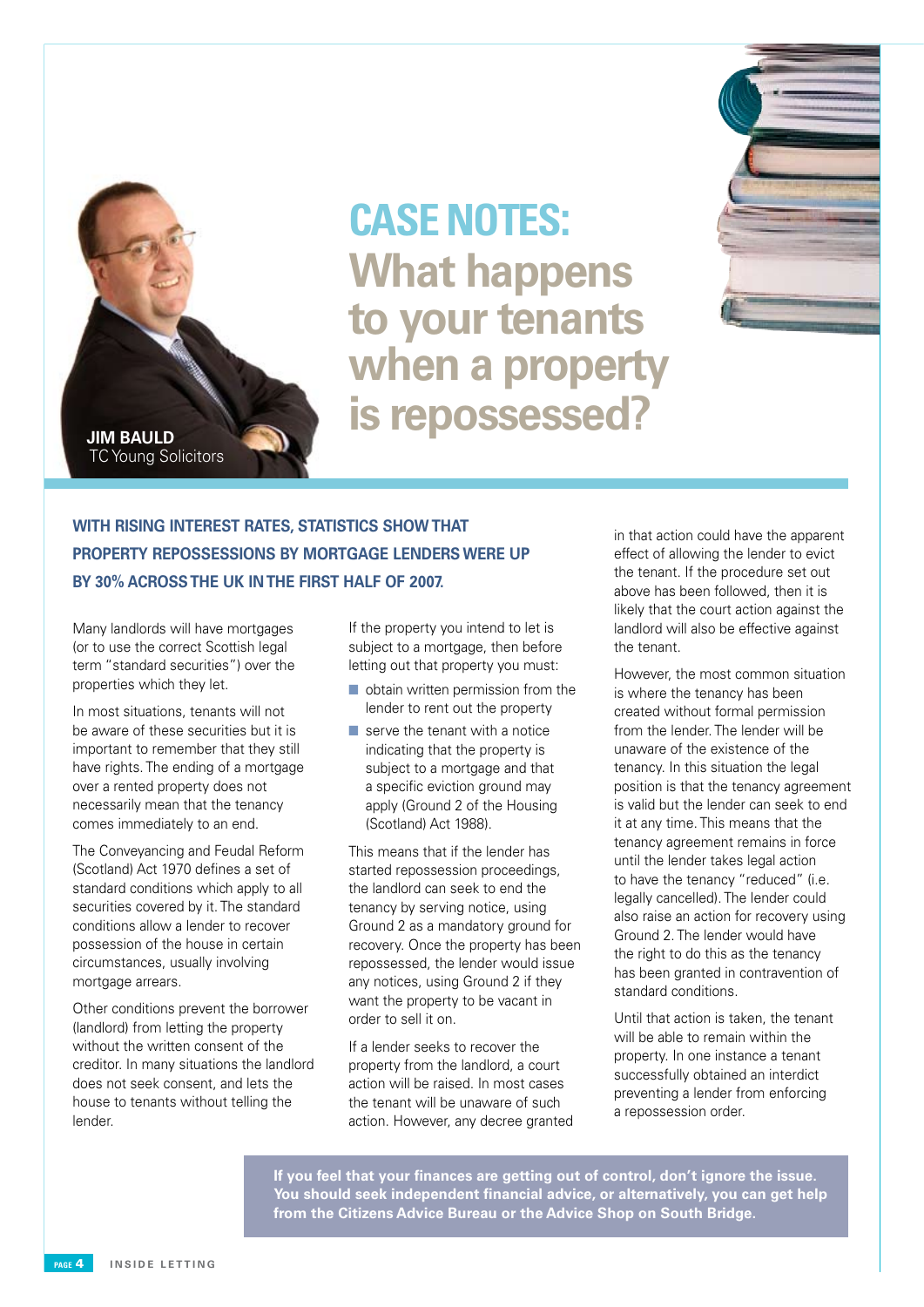# **Market Report**

**Citylets have been publishing market data in their quarterly reports throughout 2007, but here for the first time is their complete summary of Edinburgh's rental performance since 2004.**

. Edinburgh has been one of steady The overall trend for rents in growth with properties of all bed sizes experiencing growth in rental values since 2004. Market figures show that in general, Edinburgh landlords have been able to increase rents roughly in line with inflation. While this may not make for the most exciting of news, rental growth in Edinburgh has outperformed Glasgow – where average rents show little change since 2004.

One bedroom flats have been the best performers over the period, recording an above inflation growth of 11.5%. While demographics are changing, with more people living alone than ever before, it's more likely the rising demand for one bedroom rentals over the past few years has been driven by increasing Edinburgh house prices. Single people are facing issues of affordability and higher initial deposit requirements for house purchases, driving a tendency to rent, and to rent for longer.

In terms of the time it takes to let, there's a general trend of properties letting faster today than in 2004, but this probably reflects the increase in effectiveness of web portals such as Citylets', and other internet property marketing. One-bed flats let the fastest, taking on average 26 days to let over the last year. There is a pattern of one-bed flats letting fastest in the second half of the year and the larger four and five bed properties letting very quickly in the second quarter of the year due to high demand from students. However, despite the demand, prices haven't risen dramatically for larger HMO properties. We suspect that this may be because if supply doesn't meet demand students always have the option of splitting up and switching into two-bed flats.

On average, gross yields have fallen over the three years to 4.18%; however, as the Registers of Scotland do not record property type or size, a more detailed analysis of yields is sadly not possible.

Statistics such as those provided here are useful to benchmark your own property's performance, but this type of data does mask local differences. Rents in EH3 (Stockbridge) for example, are well above average, while EH11 (Gorgie) offers tenants good value.

**growth**

**capital**

At a micro level there are variances in prices (and rental growth) due to a range of property specifics such as type, size, and condition, as well as location. As always, solid local research or the experience and knowledge of a letting agent will help maximise your rental return, and ensure that your property investment decisions are the right ones.

44 **One bedroom flats have been the best performers over the period, recording an above inflation growth of 11.5%.**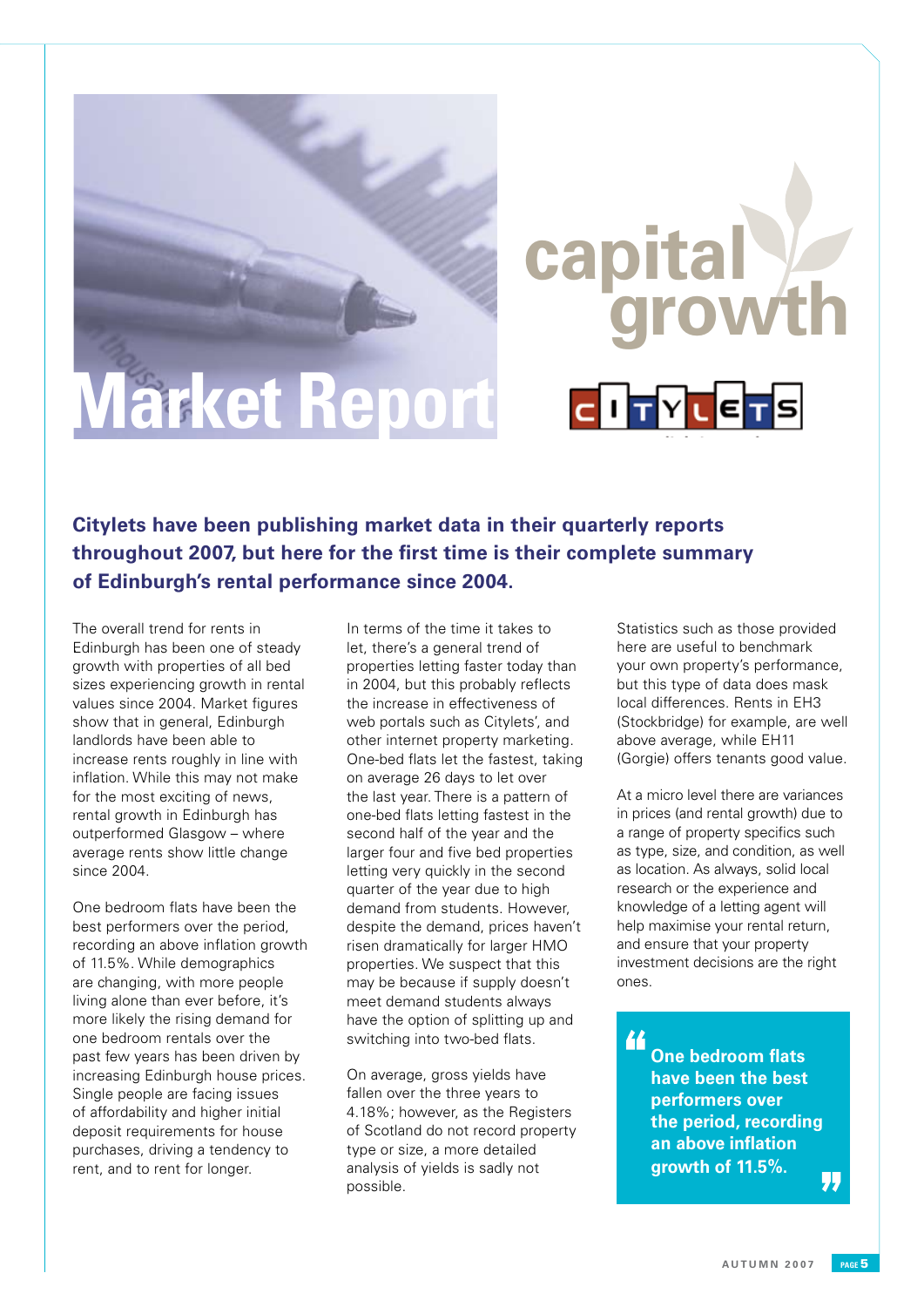# **Private Sector Leasing Success!**

**Orchard & Shipman have now secured their 1,000th property in Edinburgh – two years ahead of target.**

The private company act on behalf of the City of Edinburgh Council to find and manage private rented homes to provide vital accommodation for individuals and families in housing need.

This innovative contract, which is the first of its kind in Scotland, was launched by the City of Edinburgh Council in September 2005 and has already become the largest scheme in the UK.

A survey of PSL's customers revealed that a phenomenal 96% of tenants and 100% of landlords describe the service as 'good' or 'excellent' and with 6,000 landlords and investors registering an interest the continuing success of the scheme is assured.

Angela McLachlan, Head of Social Housing Scotland for Orchard & Shipman, said: "To have reached our 1,000th property milestone way ahead of schedule is a stunning reflection on the success of the PSL scheme. Key to this has been the excellent partnering relationship with the City of Edinburgh Council.

"PSL works because it brings benefits to all parties; the families desperate for accommodation in areas that they want to live in, the Council who face a huge demand to find suitable housing, and the landlords who see the benefits of long-term income for their investments.

"As well as providing councils with a single provider for property management, we adopt a holistic approach to supporting tenants and the local community by providing assistance with applications for housing benefit, a mediation service for neighbours and links with support agencies."

Under PSL, landlords enjoy the security of guaranteed longterm income, rents paid quarterly in advance with no voids and no agent's fees – and the return of the property in good condition.

Orchard & Shipman, who were contracted by the Council to procure 1,500 properties by 2010, are looking to attract new landlords to reach their required target. Such is the growing interest in the Edinburgh scheme that more than half of Scotland's local authorities have now been in touch with Orchard & Shipman to learn more about PSL. Contracts have just been agreed with three more local authority areas and Orchard & Shipman will now be launching similar schemes with Scottish Borders Council as well as East and Midlothian Councils.

Louise Galloway, the Council's Contract Manager for Private Sector Leasing, said: "The PSL scheme is an excellent example of the public and private sector working together, in partnership, to provide quality accommodation to customers in housing need. Since the scheme commenced, 1,300 households have been accommodated in PSL tenancies which has greatly assisted the council in meeting its statutory duties."

If you would like more information on the PSL scheme, call Orchard & Shipman on 0131 555 7781.

Jane McLeod, 34, went to the Council in 2006 when she encountered difficulties at home and within a week she had been offered an Orchard & Shipman property in Dalry which she snapped up.

She said: "The difference this move made to my family's life was amazing. My children quickly settled into a new school, joined local clubs, and made new friends they could invite back to their new home. Undoubtedly, the most heart-warming change was that we all currently 'feel safe'. It's also allowed me to take stock of my life and return to work."

Accountant Alan Whitelaw, who owns the 1,000th property in Edinburgh's Murrayburn district, is full of praise for Orchard & Shipman.

He said: "They have proved extremely professional and the fact that I will receive secure, regular rental income for five years is invaluable. It's also good to know that I am contributing to a scheme that will help people in housing need in Edinburgh."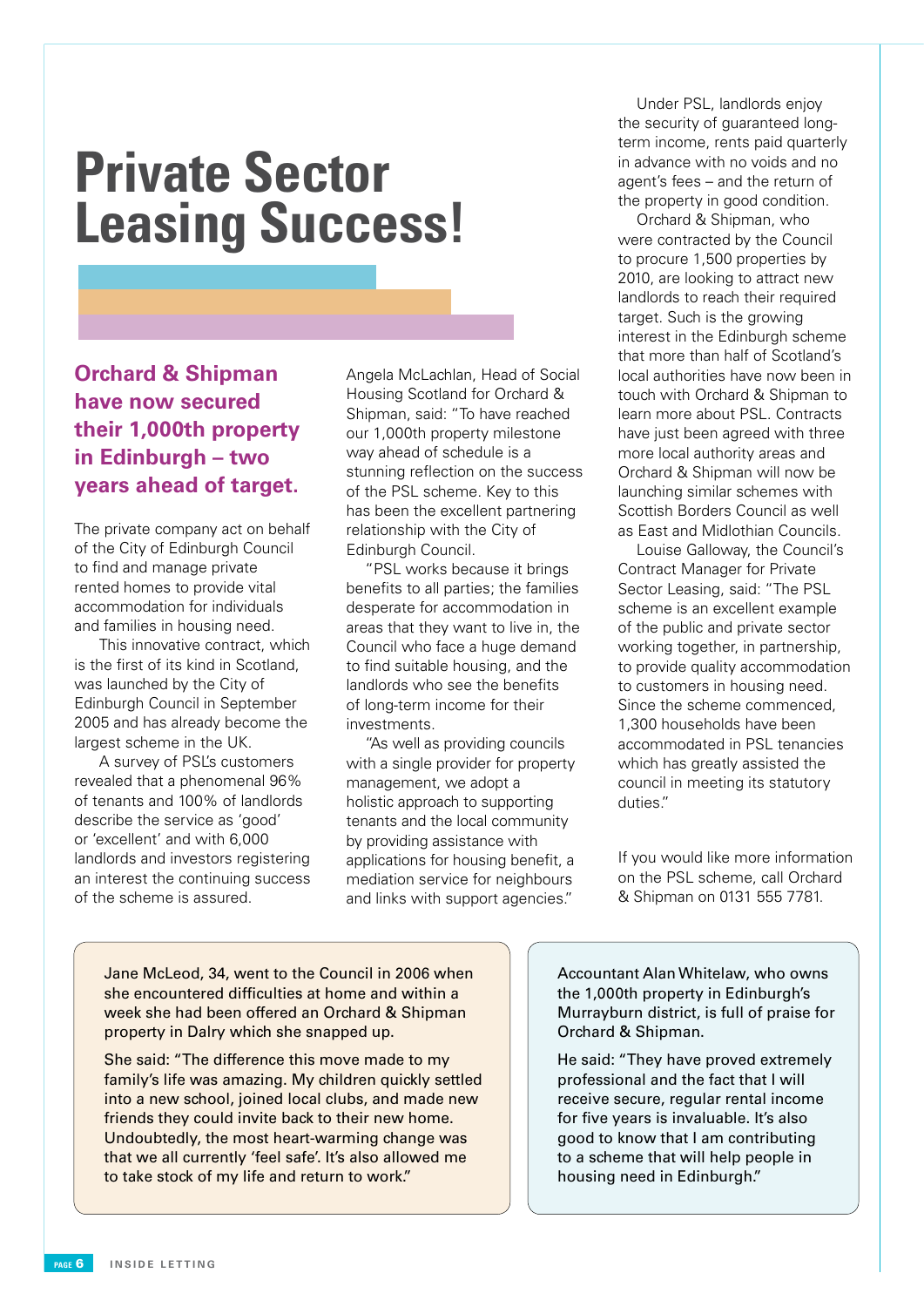# **INTERVIEW**

**Councillor Paul Edie is the new Executive Member for Health, Housing & Social Care, and represents the Corstorphine/Murrayfield ward**

Paul first became interested in politics in the early 1980s and became a councillor in 1994. Having spent 13 years in opposition to the ruling Administration, Councillor Edie describes his current appointment as "like winning the lottery without the inconvenience of buying a ticket".

 He has already identified the lack of affordable housing as his number one issue, and has stated publicly that Edinburgh is facing an affordable housing crisis; highlighting that the city needs between 12,000 and 25,000 new affordable homes by 2017.

## *What role can the private rented market play in helping to solve Edinburgh's affordable housing shortage?*

The affordable housing crisis is currently one of the biggest challenges facing the city. It is vital that we have a supply of good quality private rented accommodation in Edinburgh to help meet the needs of those seeking affordable housing.

 Latest figures show that private rented accommodation accounts for around 17% of the total housing stock. Private renting offers the flexibility that many people need at certain times in their lives and it is crucial that there is an adequate supply to support the projected economic growth in Edinburgh.

 One way in which the private rented market is assisting in

tackling the shortage in affordable housing is through the Private Sector Leasing Scheme. Since the scheme was launched in September 2005 landlords have leased 1000 properties to the Council, providing additional opportunities to people seeking homes in the city.

# *What is the City of Edinburgh Council doing to support the private rented market?*

We aim to support landlords in understanding their own, and their tenants', obligations in relation to the relevant legislation. Many landlords feel the sector is overregulated and we want to explain the reasons for regulation and help ensure that good quality property stays in the market.

 We recognise that on the whole, Edinburgh's landlords are committed to providing quality accommodation and to meeting high standards. However, we need to continue to identify those landlords who do not comply with the legislation and work with them to help improve their practices. Ultimately however, there will always be occasions when we have to take firm enforcement action for the benefit of everyone who has an investment in the private rented market.

 Edinburgh has taken a lead in developing innovative services to give landlords the advice and assistance they need. letwise was set up in early 2005 to

build positive relationships with landlords through providing help and support. Since the team was established, letwise has provided over 100 training courses to landlords covering various aspects of tenancy management, including how to deal with antisocial behaviour and understanding tenancy law.

 Edinburgh was one of four local authorities in Scotland to pilot accreditation schemes and the Edinburgh Landlord Accreditation scheme has had great success. One third of the entire private rented market in Edinburgh is now managed by accredited landlords and letting agents. Following the success of the pilots, the Scottish Government has now decided to launch a national accreditation scheme for landlords across Scotland.

# *Overall, is Edinburgh's Private Rented market in good shape?*

Edinburgh has the most vibrant private rented market in Scotland, meeting the needs of a wide range of households across the city.

 The Council has recently completed its consultation on a new Private Housing Strategy for the next ten years and the importance of the private rented market has been a key driver in the development of this strategy.

 It is in everyone's interest to have a safe, good quality private rented market in Edinburgh.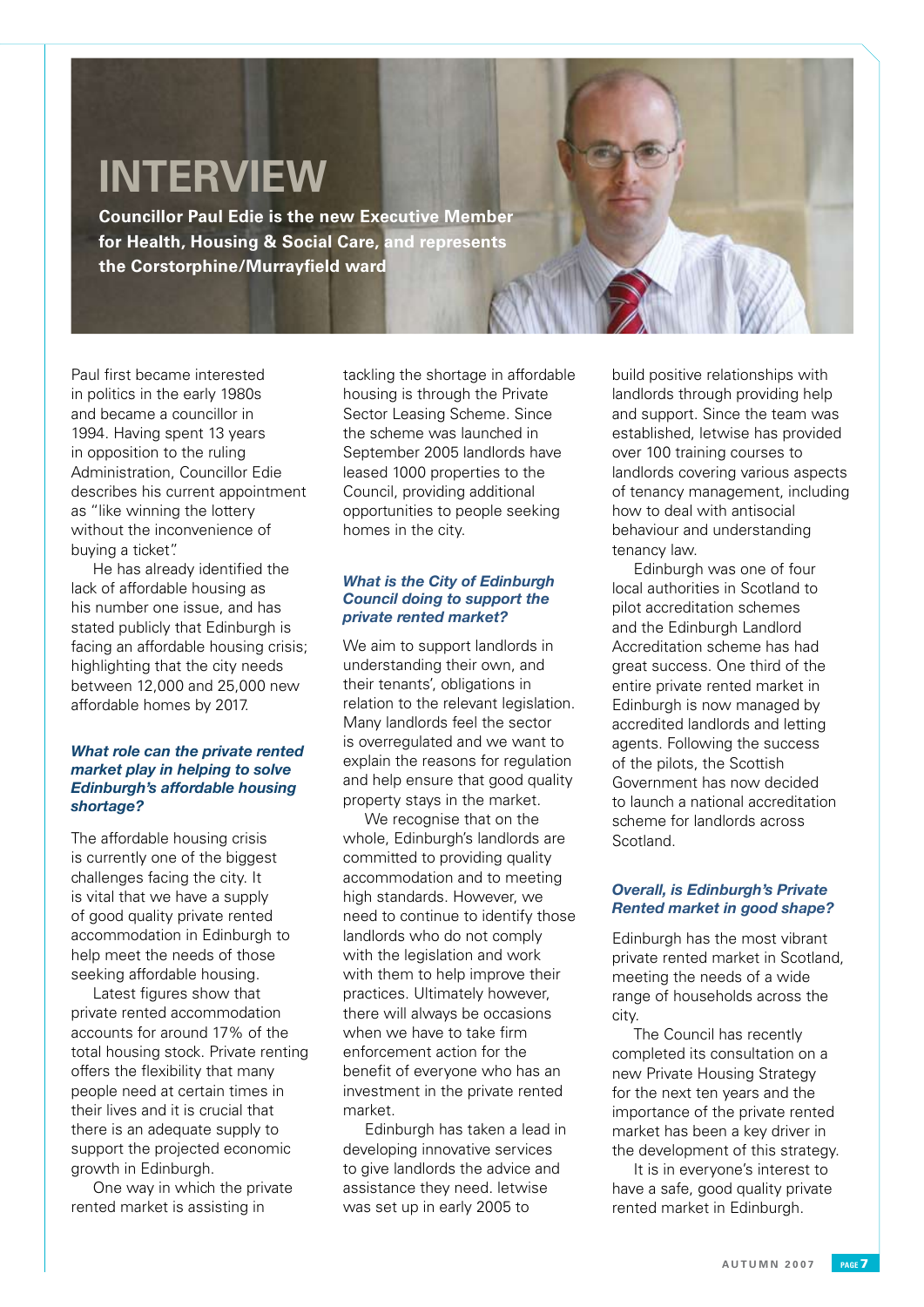

# **Parking** just the ticket

**Car parking in the city is a topic which often causes heated debate – but it's a renting headache that can be avoided if tenants are well enough informed.** 

 Tenants who move into developments with off street parking usually assume that the property they are letting comes with its own space. However, if you have leased, sold off, or don't have an allocated space for the property you are letting, ensure your tenants are aware of this.

 If there is a parking space with the property, make sure it is properly identified in the lease agreement, and tenants are clear about which space(s) they can use.

 Most on street parking in central Edinburgh is part of the controlled parking zone – recently extended to areas including Dalry, Fountainbridge and Comely Bank. Tenants can buy a parking permit valid for three, six, or twelve months, for the zone they live in.

 Landlords should make prospective tenants aware of the need for parking permits when advertising properties for lease. The final scheduled extension of the controlled parking zone will come into force on 5 November, covering Craigleith, Orchard Brae, Coates, and north of Comely Bank.

 If you are re-advertising a property, you should check if it still has the "free on street parking" hat you claim it has!

 Agents with their own contractors may be able to apply for a Trades parking permit which would allow free parking in any pay and display bay in the city.

# **Why not suggest the City Car Club to tenants?**

This 'pay as you go' way of driving a car without worrying about petrol, tax, insurance, or parking could be the ideal solution for your tenants. Users only pay for what they use and this could be as little as £3.60 per hour. Flatmates can all join the car club and could use the vehicles for shopping trips or transporting bulky items.

**www.citycarclub.co.uk** Edinburgh City Car Club 31 Argyle Place Edinburgh EH9 1JT Tel: 0131 466 8172

**For more information about parking permits and their prices visit www.edinburgh.gov.uk/parking**

**The new Scottish Building Standards introduce higher energy efficiency targets and require the use of condensing boilers.**

 Condensing boilers run at higher efficiencies than ordinary boilers, typically saving about one third of heating and hot water costs. In addition to the usual flue requirements, condensing

# **Replacing a Boiler** Changes under the new Building Standards effective from 1 May 2007

boilers also require a drain for the condensation, and they generate a plume of steam which needs to disperse. This may mean it is impractical or uneconomic to install a condensing boiler as a replacement and you may be entitled to an exemption.

 To make a formal assessment the Scottish Building Standards Agency has developed the 'Guide to Condensing Boiler Installation Assessment Procedures for Dwellings' – see www.sbsa.gov.uk

 This includes a checklist which allows installers to check whether or not a condensing boiler is a practical and economic replacement for an existing home. The guide also states when lower efficiencies are permitted.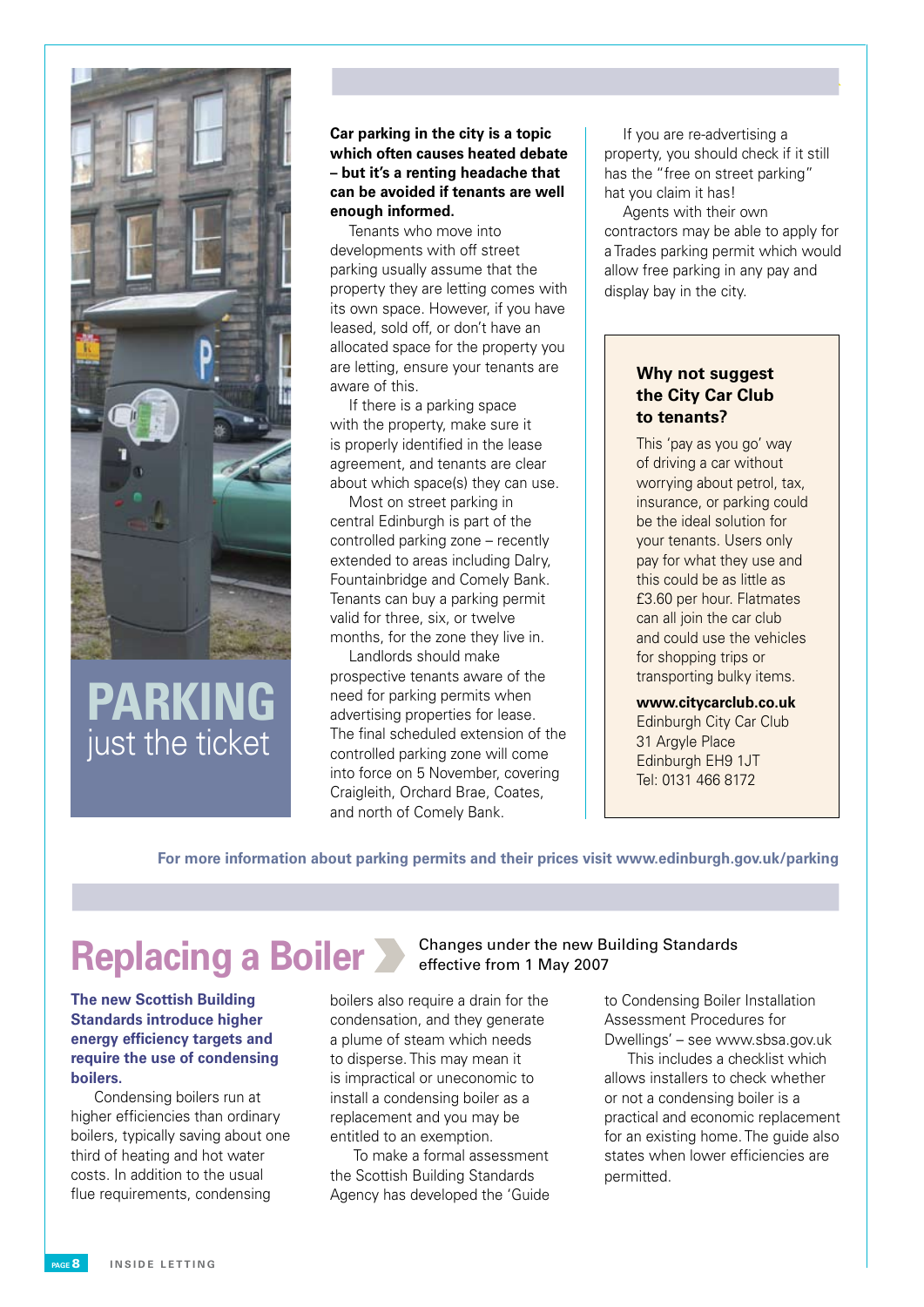# letwise



# help and advice for Edinburgh's private tenants and landlords

letwise offer a programme of training and briefing events for private landlords. These courses are designed to inform landlords about the various aspects of property and tenancy management and to update on any changes which impact on the private rented market.



# Landlord Training Programme: January 08 – March 08

# TRAINING SESSIONS

# **Marketing Your Property and Deposits**

Thursday 10 January 2008, 5.45pm– 9pm Venue: Radisson Hotel, 80 High Street, Edinburgh EH1 1TH

# **Course objectives**

By the end of the course delegates will:

- understand how to effectively market a property and achieve optimum rents
- understand the legal implications if they let a property without the tenants actually viewing the property (Distance Selling Regulations)
- know how to seek a tenant reference
- understand the legalities and implications of requesting a rent guarantor
- understand the legal requirements around deposits
- be aware of how to deal with disputes around deposits.

# **Is it for you?**

This course is beneficial for both new and experienced landlords and letting agents alike.

# **Resolving Conflicts Positively**

Thursday 24 January 2008, 5.45pm – 9 pm Venue: Business Centre, City Chambers, High Street, Edinburgh EH1 1YJ

This course will explore techniques for resolving conflicts to everyone's satisfaction. Typical disputes between landlord/tenant and tenant/neighbours will be examined and delegates will learn straightforward practical techniques for helping to ensure conflicts are handled productively.

# **Course Objectives**

By the end of the course delegates will:

- be aware of how conflicts arise
- have a better understanding of how conflicts escalate
- be aware of how not to make conflicts worse
- be familiar with some constructive negotiating techniques
- be familiar with some practical skills for handling conflict positively
- be aware of how mediation can help.

## **Is it for you?**

This course is suitable for all private landlords and letting agents.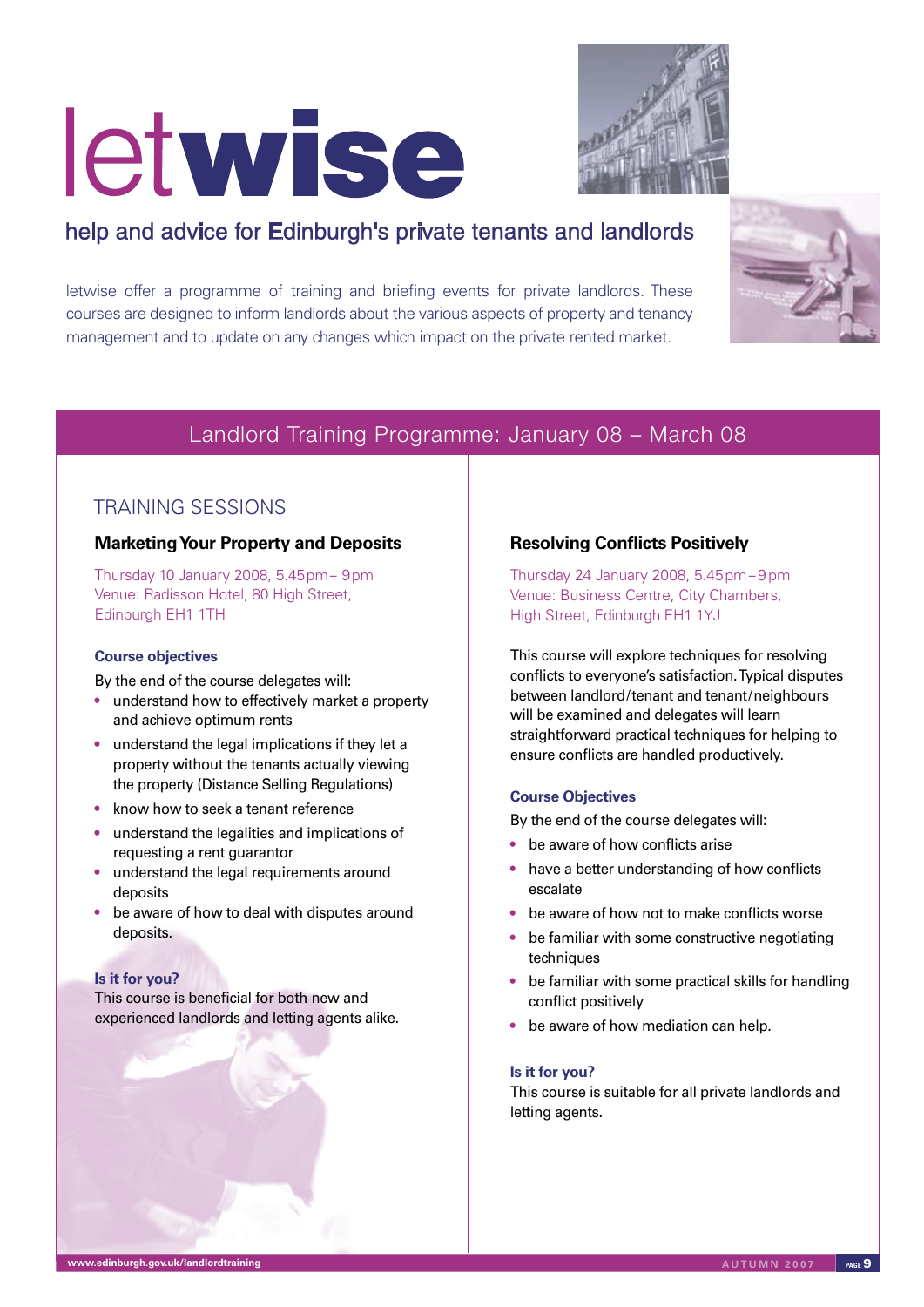# **Tenancy Agreements**

Thursday 31 January 2008, 1  $pm - 4$   $pm$ Venue: Radisson Hotel, 80 High Street Edinburgh EH1 1TH

### **Course Objectives**

By the end of this course delegates will:

- be aware of the legal requirements and pitfalls in creating assured and short assured tenancies
- be aware of unfair contract terms in leases and how to avoid them
- be aware of the legal rights and obligations of landlords and tenants
- understand what action can be taken against tenants if things go wrong
- be aware of what could be construed as harassment.

## **Is it for you?**

This course is intended for private landlords and letting agents involved in creating tenancy agreements whether let to individuals/families or shared occupancy. It is intended to cover assured and short assured tenancies, and is not intended to address resident landlords or protected tenancies.

# **All of these courses are free of charge**

**You can book a place by contacting letwise on 0131 529 7454 or e-mailing letwise@edinburgh.gov.uk**

**For further information about these courses or future training events, contact our Training & Development Officer, Rachel Fleming on 0131 529 2177 or e-mail rachel.fleming@edinburgh.gov.uk**

Due to the high level of non attendance at courses recently, we have changed our policy. Delegates who fail to cancel their place on the course and subsequently do not attend, will be excluded from all remaining courses in the quarter. This is to enable us to maximise capacity and make sessions as cost effective as possible. This does not prevent delegates from booking on courses within the next advertised quarter.

# **Recovery of Possession**

Thursday 7 February 2008, 1pm – 3.30pm Venue: Business Centre, City Chambers High Street, Edinburgh EH1 1YJ

## **Course objectives**

By the end of the course delegates should be able to:

- understand the mandatory and discretionary grounds for repossession
- understand the legal requirements to successfully regain possession at the end of a lease
- be aware of the notices and procedures required in repossession
- be aware of what can go wrong when seeking possession, and how to avoid these problems
- understand court processes.

#### **Is it for you?**

This course is intended for both new and experienced landlords and letting agents. It is not designed for resident landlords.

# **The Law of Repairs**

Thursday 21 February 2008 1pm – 3.30pm Venue: Holyrood Hotel, 81 Holyrood Road, Edinburgh EH8 8AU

### **Course Objectives**

By the end of this session delegates will:

- be aware of statutory and common law repairing obligations
- understand the remedies available to tenants when landlords fail these duties
- have an understanding of gas safety, furniture and fire safety regulations, and electrical safety.

### **Is it for you?**

This course is essential for both new and experienced landlords and letting agents. On 3 September 2007 important changes in the laws covering the responsibilities of private landlords to carry out repairs came into effect. If you have not attended this course in the last six months it is recommended that you attend as the course now covers the new legislation.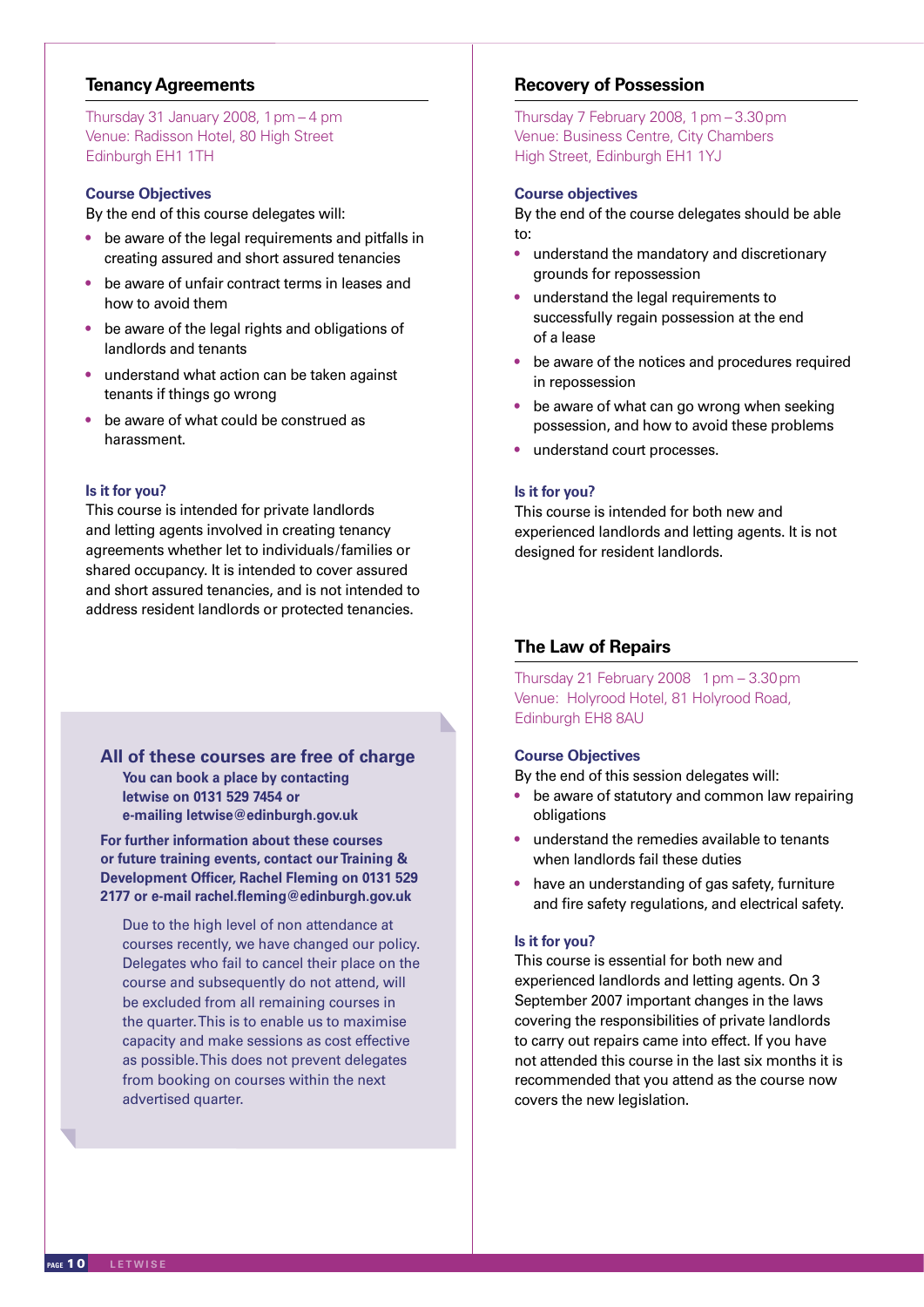# **Finance Matters**

Thursday 6 March 2008, 5.45pm – 9pm Venue: Radisson Hotel, 80 High Street Edinburgh EH1 1TH

### **Course objectives**

By the end of the course delegates should be able to:

- understand the implications of current taxation legislation as it affects landlords
- understand the most effective ways to structure finances to maximise benefits
- understand the different types of mortgages available and their advantages
- understand how to maintain effective financial and bookkeeping records
- be aware of the insurance market, and the types of insurance cover landlords should consider when renting property.

#### **Is it for you?**

This course is aimed at both new and experienced landlords and letting agents. It would be beneficial for those considering how to maximise tax benefits under current legislation, and those who would like more information on effective bookkeeping.



# **Keeping the Peace**

Thursday 20 March 2008,  $1 \text{ pm} - 4 \text{ pm}$ Venue: Radisson Hotel, 80 High Street, Edinburgh EH1 1TH

Antisocial behaviour can mean anything from noisy washing machines to loud parties to crime. As a registered private landlord you now have a legal responsibility to deal with complaints about your tenant's behaviour – even if this behaviour does not appear "antisocial" in the extreme. Failure to deal with your tenant's behaviour can lead to loss of your registered private landlord status which ultimately means you would be unable to let your property.

#### **Course Objectives**

This course will:

- explain the different types of behaviour that are defined as "antisocial"
- explain how, as a private landlord, you have a legal responsibility to deal with your tenant's behaviour
- tell you about how the Council can assist and support you in meeting these obligations
- advise you on ways you can try to avoid antisocial behaviour occurring
- advise you on the steps you can take to deal with situations where your tenant's behaviour is causing complaint.

#### **Is it for you?**

This course is an essential for all private landlords and letting agents.

AS PART OF RESPONSIBLE RENTING WEEK, LETWISE ARE OFFERING THE FOLLOWING ADDITIONAL ONE-OFF SEMINARS:

# **Responsibly Representing Landlords**

Tuesday 20 November 2007, 2.30pm – 5pm Venue: Business Centre, City Chambers High Street, Edinburgh EH1 1YJ

This seminar gives letting agents a special opportunity to find out about issues tailored to their business as letting professionals. Come along and be updated on current legislation and what the City of Edinburgh Council regard as good practice for agents. John Blackwood, Scottish Association of Landlords will be covering topics including: marketing and advertising, holding deposits, fees and charges, references and guarantors, inventories, unfair contract terms and distance selling regulations.

## **Fire, Electrical and Plumbing Regulations**

Tuesday 20 November 2007, 6pm – 8pm Venue: Business Centre, City Chambers High Street, Edinburgh EH1 1YJ

Did you know that as of 3 September 2007 all rented properties must have a means of detecting fire? Did you know that from 1 May 2007 new building regulations apply and you may need a building warrant to adapt your property? Do you know that all plumbing work is subject to the water byelaws operated by Scottish Water? This briefing session will give you all the information you need to know about these new regulations.